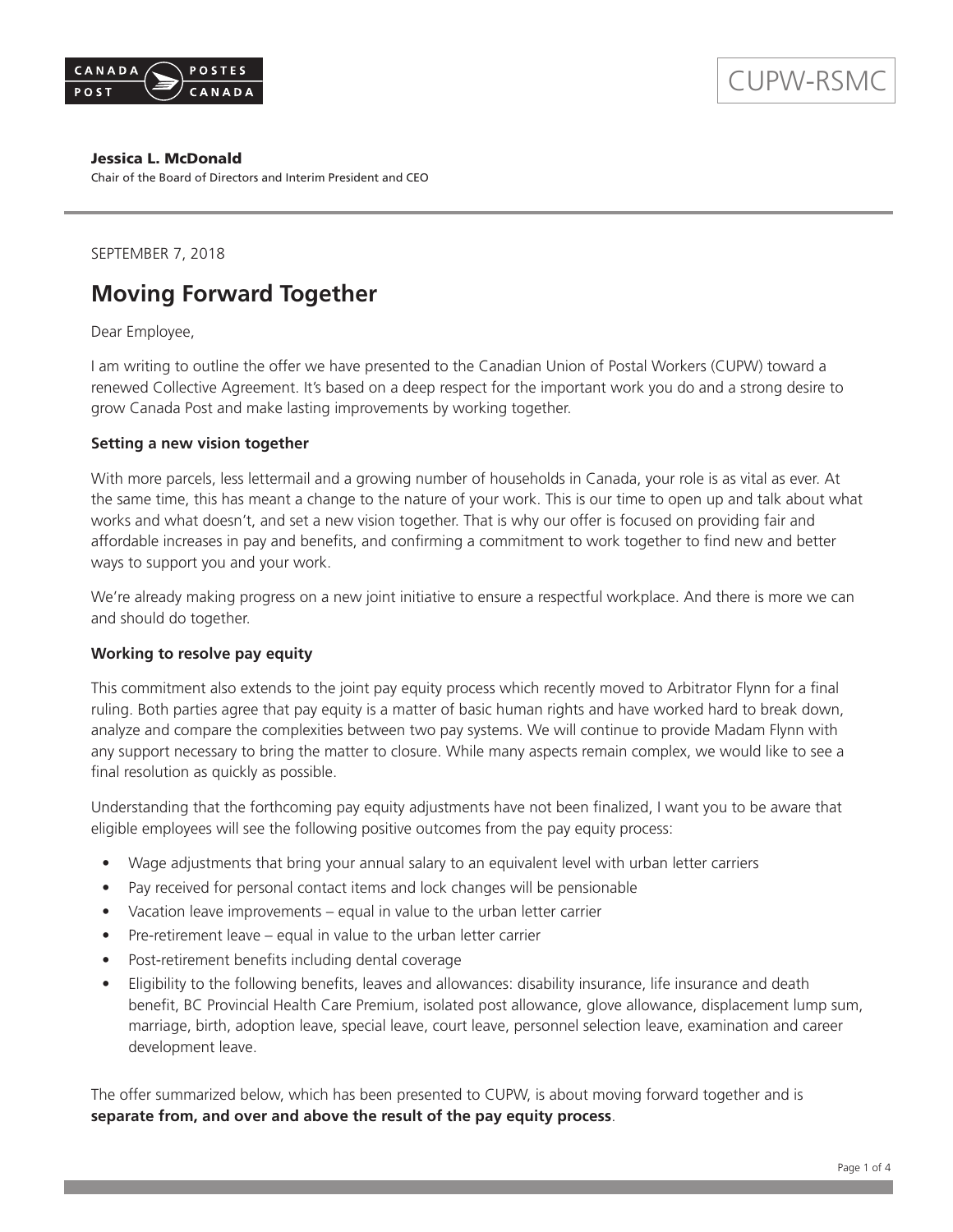#### **Wage increases, improved benefits and pension**

The unprecedented growth we have seen in our parcel business has helped make the company profitable for the last four years. Without that growth, the company would be grappling with financial trouble as lettermail continues to decline. Thank you for the great service you provide as it continues to be a huge part of Canada Post's success.

The offer recognizes your contributions with more money in your pocket and benefit improvements. It contains increases of 1.5% to the activity values in each year of the four-year contract. It also improves benefits by increasing dental reimbursements, and coverage for additional fertility drugs. As well, new employees would no longer have to wait six months for dental coverage.

While we are proposing to work with CUPW to examine issues and define solutions, this offer proposes no change to your pension.

#### **Building a sustainable foundation for growth**

Ongoing financial self-sustainability is the foundation that provides security and increased benefits. Providing excellent service while working together to meet the changing needs and expectations of our customers will help secure the future of Canada Post.

Growth in our parcel business is crucial to our success, but it must be sustainable for our people. We are committed to a fair and equitable method of determining your workload. We propose to collaborate with your Union to determine work content and define workloads. Today, our Route Management System (RMS) alone cannot fulfill this need with accuracy. Together, we will seek solutions to this challenge, while meeting the needs of business and residential customers.

#### **A caring workplace**

As a vital public institution, Canadians expect us to not only deliver their mail and parcels, but also operate in a way that aligns with their values and priorities.

We propose to work with CUPW on initiatives to green Canada Post, strengthen the diversity of our workforce and address mental health in a meaningful way. Working together, we can make positive changes for you, your workplace and the communities you serve.

We've already placed a renewed emphasis on keeping employees safe. Slips, trips and falls remain the leading cause of injury at Canada Post and it is a great concern to have people return home with physical injuries. Our recently launched Make it safe, make it home program is designed to put a lasting focus on safety across the organization. This offer also proposes to work jointly to ensure access to the best available slip-resistant footwear.

There is no question that the success we have seen in the last few years has provided a renewed relevance for the Corporation. Since joining the company this past year, I have seen and felt the tremendous sense of pride throughout Canada Post. I know there is great opportunity to work together to take stock, make some important improvements and prepare for the future.

Thank you for your dedicated service to Canadians.

 $m$ 2

Jessica L. McDonald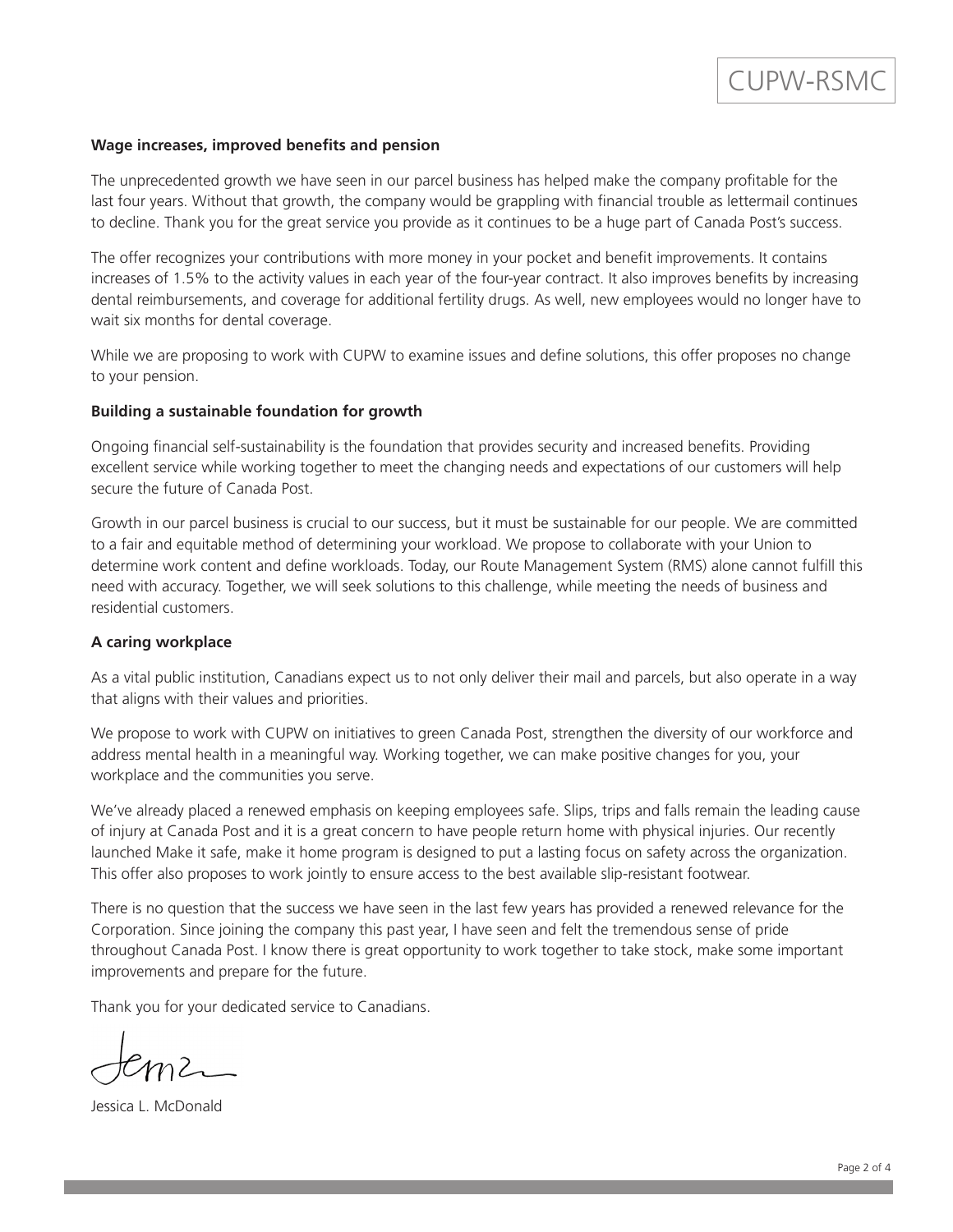## CUPW-RSMC

# Highlights of the offer Canada Post made to CUPW for Rural and Suburban Mail Carriers

CANADA /

 $POST$ 

POSTES CANADA

| Compensation<br>$\sqrt{}$                                                  | Activity values will be increased by 1.5-per-cent in every year of the four-year contract. The increase<br>will be retroactive to January 1, 2018.                                                                                                                                                                                                           |
|----------------------------------------------------------------------------|--------------------------------------------------------------------------------------------------------------------------------------------------------------------------------------------------------------------------------------------------------------------------------------------------------------------------------------------------------------|
| <b>Extended Health Care</b><br>$\sqrt{ }$<br>Plan (EHCP)                   | Eligible employees will receive their current level of benefits, and more:<br>Additional fertility drugs will be added to the list of drugs covered.<br>Physiotherapy continues with unlimited coverage for active employees and their dependents,<br>$\bullet$<br>with medical documentation required for benefits that exceed \$5,000 per person per year. |
| Dental Plan<br>$\sqrt{}$                                                   | Reimbursement levels under the Dental Plan will increase in every year of the agreement based<br>on the previous year's Fee Guide.<br>The six-month waiting period before new employees receive dental benefits will be eliminated.<br>$\bullet$                                                                                                             |
| Health and Safety -<br>⊠<br>slip-resistant footwear                        | With boot allowances being paid directly to employees, the parties have agreed to collaborate<br>together to promote the use of available "slip-resistant footwear" to employees.                                                                                                                                                                            |
| Determining workload<br>⋈<br>for RSMCs                                     | The Corporation acknowledges that a fair and equitable method of determining workload for<br>RSMCs is necessary. We propose to collaborate with CUPW to determine work content and define<br>workloads.                                                                                                                                                      |
| More notification on<br>⊠<br>restructures will be<br>given                 | The Corporation will provide a 12-month schedule of planned restructures and share a copy of<br>current and proposed routes prior to implementation. Any change will be provided 10 days before<br>restructure work begins.                                                                                                                                  |
| Modified bidding rules<br>$\triangledown$<br>expanding seniority<br>rights | Changes to the bidding process following a restructure will improve your seniority rights. Route<br>holders and permanent relief employees can bid if 50 per cent or more of the routes in the<br>restructure are impacted.                                                                                                                                  |
| We'll amend the "route<br>$\sqrt{ }$<br>retention" threshold               | When less than 50 per cent of the routes are impacted, employees will have the option to retain their<br>route if 50 per cent of the points of call remain following a restructure, rather than the current 60 per<br>cent used today.                                                                                                                       |